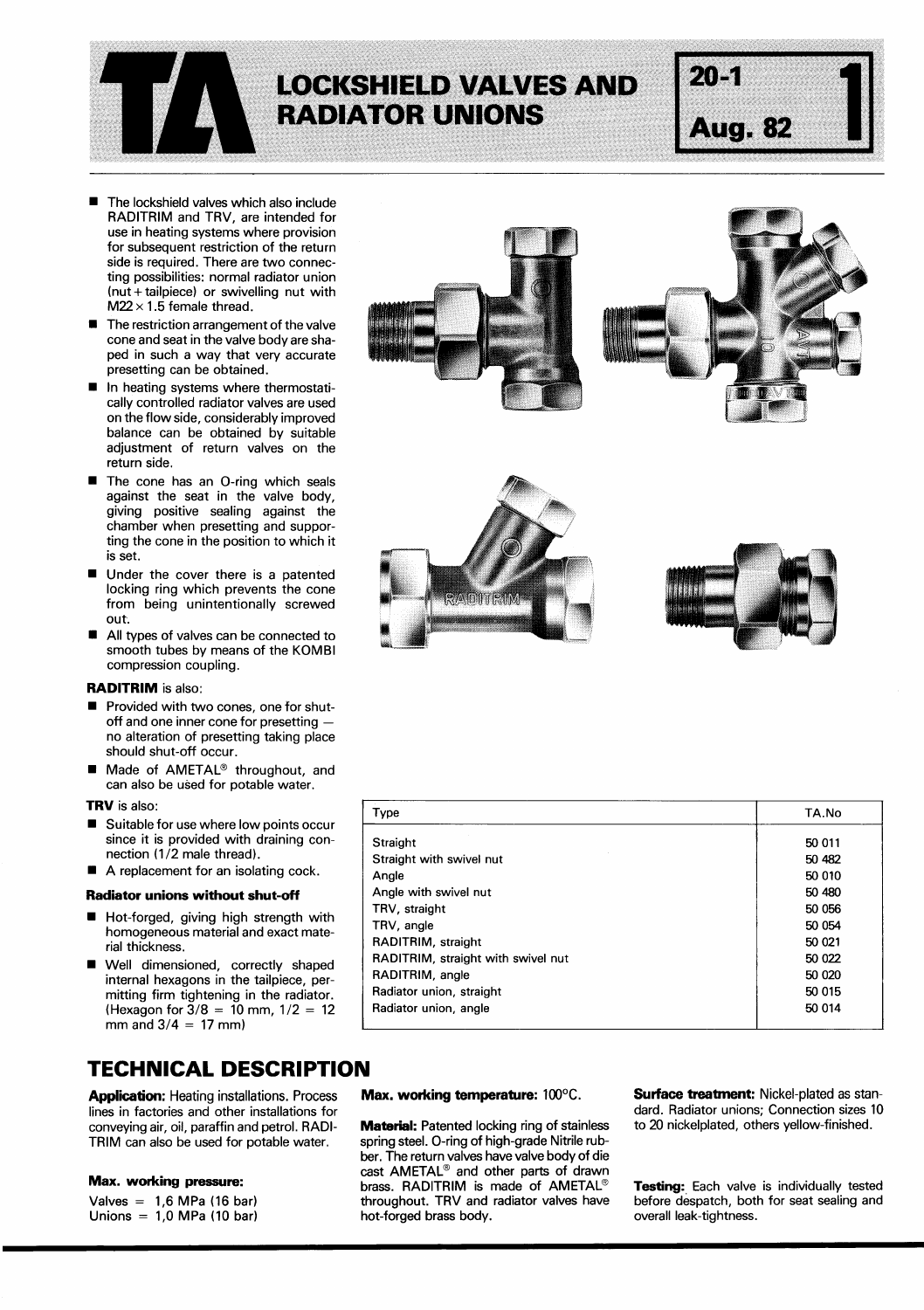50 011 **Straight** 



| TA.No         | Conn.DN | L   | L1 | G                | н  | R/KRK | Weigth kg |
|---------------|---------|-----|----|------------------|----|-------|-----------|
| $50011 - 110$ | 10      | 75  | 8  | $M22 \times 1.5$ | 32 | 3/8   | 0,16      |
| $-115$        | 15      | 86  | 10 | $M26 \times 1.5$ | 36 | 1/2   | 0,25      |
| $-120$        | 20      | 100 | 11 | $M34 \times 1.5$ | 41 | 3/4   | 0,45      |
|               |         |     |    |                  |    |       |           |
|               |         |     |    |                  |    |       |           |
|               |         |     |    |                  |    |       |           |
|               |         |     |    |                  |    |       |           |

#### **Straight**  50 482 **with swivel nut**



TA.No

50 010 - 110

 $-115$ 

 $-120$ 

Conn.DN L

48

56

65

10

15

20

| TA.No         | Conn.DN | L  | G                | н  | H <sub>1</sub> | R   | Weight kg |
|---------------|---------|----|------------------|----|----------------|-----|-----------|
| $50482 - 110$ | 10      | 55 | $M22 \times 1,5$ | 33 |                | 3/8 | 0,13      |
| $-115$        | 15      | 63 | $M22 \times 1,5$ | 25 | $22^{\circ}$   | 1/2 | 0,18      |
|               |         |    |                  |    |                |     |           |
|               |         |    |                  |    |                |     |           |
|               |         |    |                  |    |                |     |           |
|               |         |    |                  |    |                |     |           |
|               |         |    |                  |    |                |     |           |
|               |         |    |                  |    |                |     |           |

G

 $M22 \times 1,5$ 

 $M26 \times 1,5$ 

 $M34 \times 1,5$ 

 $H$ 

28

32

38

 $H<sub>1</sub>$ 

 $\overline{22}$ 

26

30

R/KRK Weight kg

 $0, 15$ 

 $0,23$ 

 $0,32$ 

 $3/8$ 

 $1/2$ 

 $3/4$ 

 $L<sub>1</sub>$ 

8

 $10<sub>10</sub>$ 

 $11$ 

50 010 **Angle** 



# **50 480 Angle with swivel nut**



| TA.No         | Conn.DN |    | G                | н  | H <sub>1</sub> | R   | Weight kg |
|---------------|---------|----|------------------|----|----------------|-----|-----------|
| $50480 - 110$ | 10      | 33 | $M22 \times 1,5$ | 28 | 22             | 3/8 | 0,14      |
|               |         |    |                  |    |                |     |           |
|               |         |    |                  |    |                |     |           |
|               |         |    |                  |    |                |     |           |
|               |         |    |                  |    |                |     |           |

**50 056 TRV, straight** 



**50 054 TRV, angle**   $KRK$ 

 $\overline{H}$ 1 L<sub>2</sub>

| TA.No        | Conn.DN | L   | L <sub>1</sub> | н  | H <sub>1</sub> | R/KRK | Weight kg |
|--------------|---------|-----|----------------|----|----------------|-------|-----------|
| 50 056 - 110 | 10      | 85  | 8              | 30 | 28             | 3/8   | 0,24      |
| $-115$       | 15      | 100 | 11             | 35 | 32             | 1/2   | 0,38      |
|              |         |     |                |    |                |       |           |
|              |         |     |                |    |                |       |           |
|              |         |     |                |    |                |       |           |
|              |         |     |                |    |                |       |           |

| TA.No        | Conn.DN | <b>L</b> | L1 | L <sub>2</sub> | н  | H1 | <b>R/KRK</b> | Weight kg |
|--------------|---------|----------|----|----------------|----|----|--------------|-----------|
| 50 054 - 110 | 10      | 48       | 8  | 30             | 38 | 28 | 3/8          | 0,24      |
| $-115$       | 15      | 56       | 11 | 35             | 45 | 30 | 1/2          | 0,39      |
|              |         |          |    |                |    |    |              |           |
|              |         |          |    |                |    |    |              |           |
|              |         |          |    |                |    |    |              |           |
|              |         |          |    |                |    |    |              |           |
|              |         |          |    |                |    |    |              |           |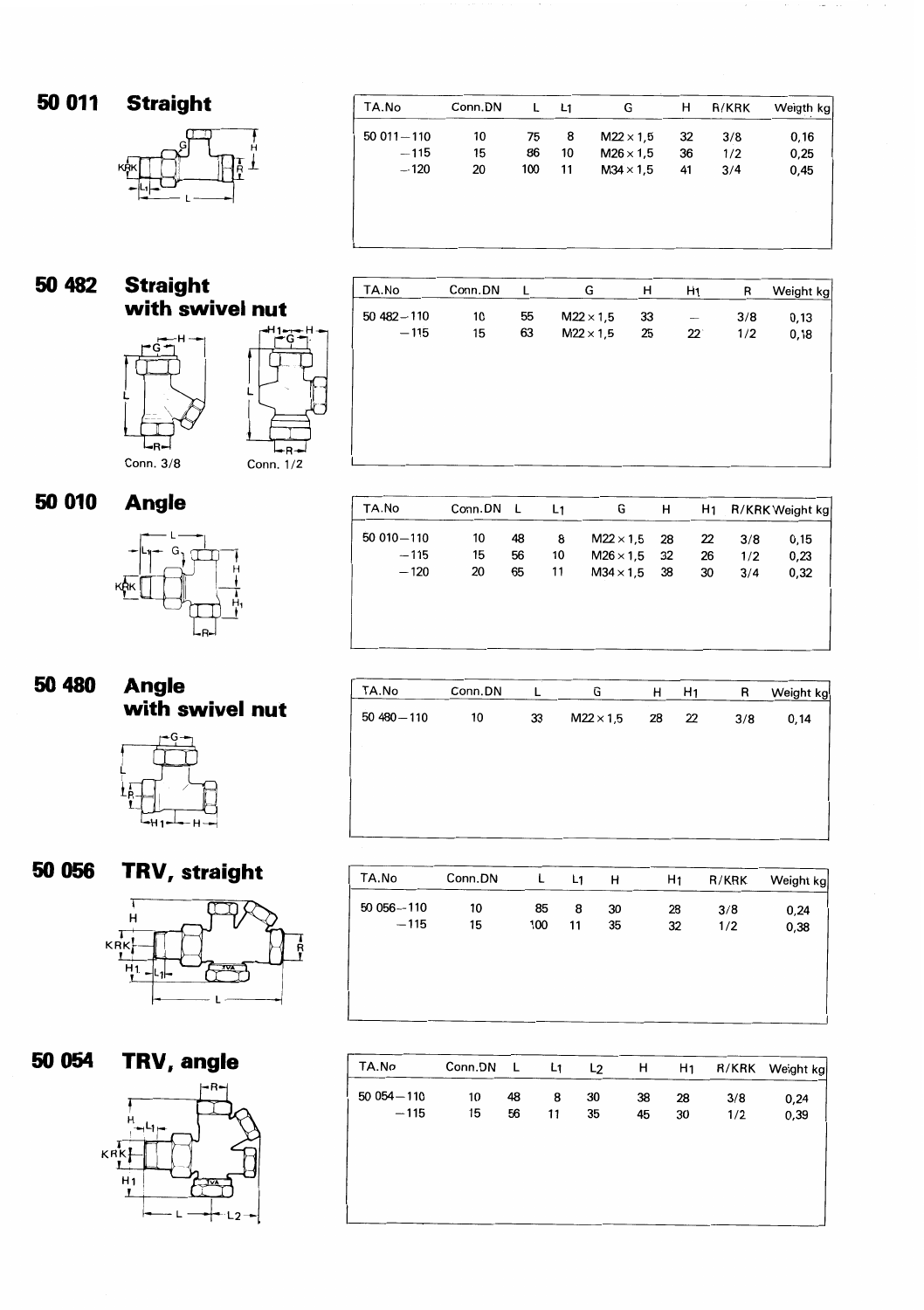**RADITRIM, straight**  50 021



| TA.No         | Conn.DN | L  | L1 | G                | н  | R/KRK | Weight kg |
|---------------|---------|----|----|------------------|----|-------|-----------|
| $50021 - 110$ | 10      | 75 | 8  | $M22 \times 1.5$ | 32 | 3/8   | 0,16      |
| $-115$        | 15      | 86 | 10 | $M26 \times 1.5$ | 36 | 1/2   | 0,25      |
|               |         |    |    |                  |    |       |           |
|               |         |    |    |                  |    |       |           |
|               |         |    |    |                  |    |       |           |
| TA.No         | Conn.DN |    |    | G                | н  | R     | Weight kg |

## 50 022 **RADITRIM, straight with swivel nut**



| TA.No         | $\dot{Conn}$ .DN | $\mathbf{I}$ | G                | н  | R   | Weight kg |
|---------------|------------------|--------------|------------------|----|-----|-----------|
| $50022 - 110$ | 10               | 55           | $M22 \times 1,5$ | 33 | 3/8 | 0, 13     |
|               |                  |              |                  |    |     |           |
|               |                  |              |                  |    |     |           |
|               |                  |              |                  |    |     |           |
|               |                  |              |                  |    |     |           |
|               |                  |              |                  |    |     |           |
|               |                  |              |                  |    |     |           |

TA.No Conn.DN L L<sub>1</sub> G H H<sub>1</sub> R/KRK Weight kg

 $M22 \times 1,5$ 

 $M26 \times 1,5$ 

28

32

 $22$ 

26

 $3/8$ 

 $1/2$ 

 $0, 15$ 

 $0,23$ 

#### **RADITRIM, angle**  50 020



# **50 015 Radiator unions Straight**



# **50 014 Radiator unions Angle**



| TA.No         | Conn.DN | L  | L <sub>1</sub> |    | G                | R/KRK        | Weight kg |
|---------------|---------|----|----------------|----|------------------|--------------|-----------|
| $50015 - 110$ | 10      | 46 | 8              |    | $M22 \times 1.5$ | 3/8          | 0,09      |
| $-115$        | 15      | 53 | 10             |    | $M26 \times 1.5$ | 1/2          | 0,14      |
| $-120$        | 20      | 60 | 11             |    | $M34 \times 1.5$ | 3/4          | 0,24      |
| $-025$        | 25      | 67 | 13             |    | $M40 \times 2,0$ | 1            | 0,32      |
| $-032$        | 32      | 74 | 14             |    | $M50 \times 2.0$ | 11/4         | 0,55      |
| $-040$        | 40      | 82 | 14             |    | $M55 \times 2.0$ | 11/2         | 0,71      |
| $-050$        | 50      | 90 | 16             |    | $M70 \times 2,0$ | $\mathbf{2}$ | 1,13      |
| TA.No         | Conn.DN | L  | L <sub>1</sub> | н  | G                | R/KRK        | Weight kg |
| $50014 - 110$ | 10      | 48 | 8              | 20 | $M22 \times 1,5$ | 3/8          | 0,12      |
| $-115$        | 15      | 56 | 10             | 24 | $M26 \times 1,5$ | 1/2          | 0,16      |
| $-120$        | 20.     | 65 | 11             | 28 | $M34 \times 1.5$ | 3/4          | 0.28      |

| TA.No         | Conn.DN |     | L1 | н  | G                | R/KRK | Weight kg |
|---------------|---------|-----|----|----|------------------|-------|-----------|
| $50014 - 110$ | 10      | 48  | 8  | 20 | $M22 \times 1.5$ | 3/8   | 0.12      |
| $-115$        | 15      | 56  | 10 | 24 | $M26 \times 1.5$ | 1/2   | 0.16      |
| $-120$        | 20      | 65  | 11 | 28 | $M34 \times 1.5$ | 3/4   | 0.28      |
| $-025$        | 25      | 74  | 13 | 34 | $M40 \times 2.0$ | 1     | 0.46      |
| $-032$        | 32      | 83  | 14 | 40 | $M50 \times 2.0$ | 11/4  | 0,69      |
| $-040$        | 40      | 94  | 14 | 46 | $M55 \times 2.0$ | 11/2  | 1,00      |
| $-050$        | 50      | 115 | 16 | 73 | $M70 \times 2.0$ | 2     | 1,65      |

 $50020 - 110$ 

 $-115$ 

 $10$ 

15

48

56

8

 $10$ 

|         |               |               |               | Pipe (mm)     |              |               |               |
|---------|---------------|---------------|---------------|---------------|--------------|---------------|---------------|
| Conn. R |               | 10            | 12            | 15            | 16           | 18            | 22            |
| 3/8     | $53235 - 103$ | $53235 - 104$ | $53235 - 107$ |               |              |               |               |
| 1/2     | $-108$        | $-109$        | $-111$        | $53235 - 113$ | 53 235 - 114 |               |               |
| 3/4     |               |               |               | $-117$        | $-119$       | $53235 - 121$ | $53235 - 123$ |

**KOMBI ordered separately.** 

**When ordering, specify article number of KOMBI coupling (53 235), connection R and pipe (mm).** 

Example: 53 235-10 x 8. Further information concerning KOMBI couplings can be found under section 4.